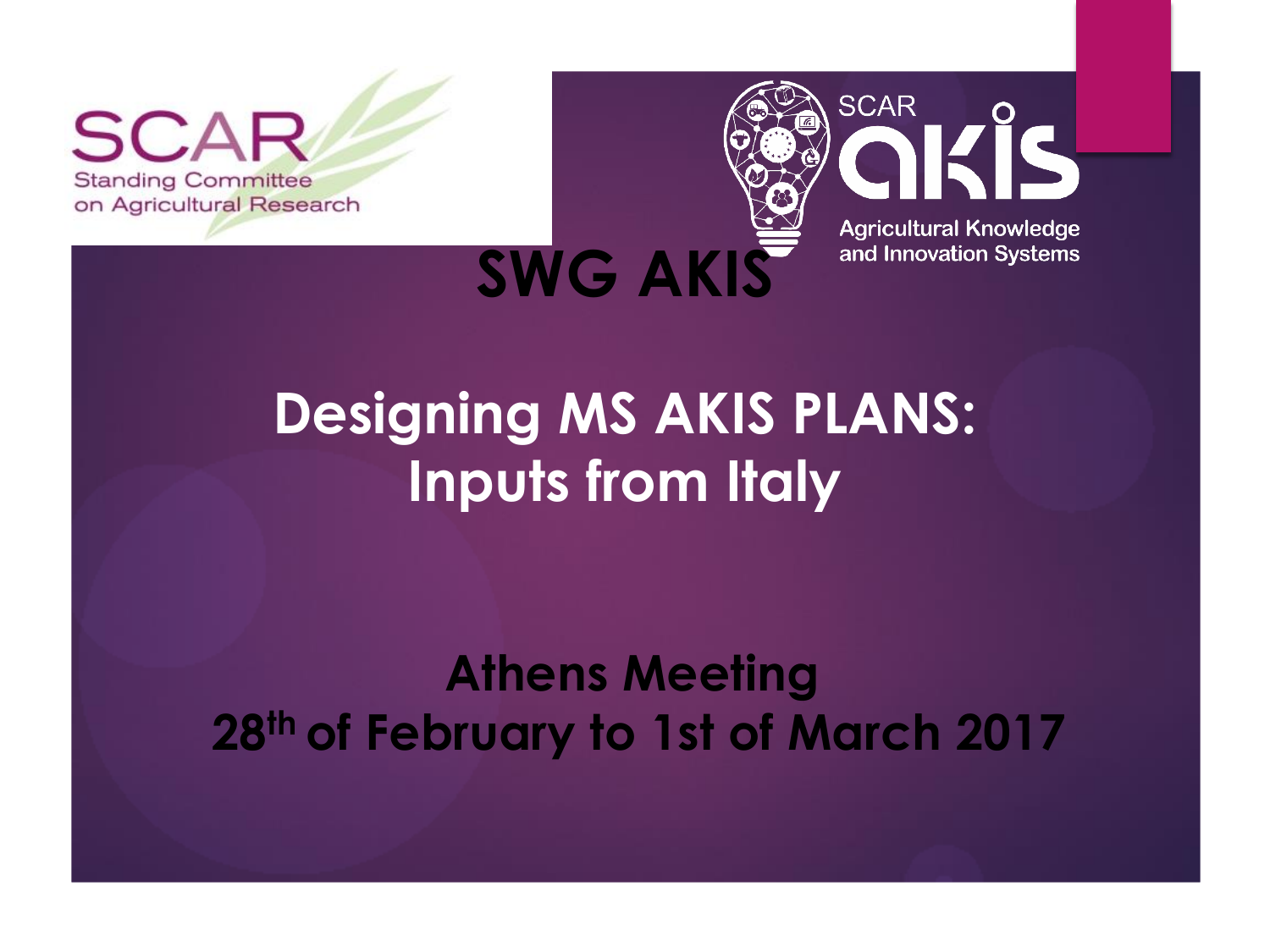## Work in progress

#### **In March regional administrations will meet to discuss the implications of the EC Communication**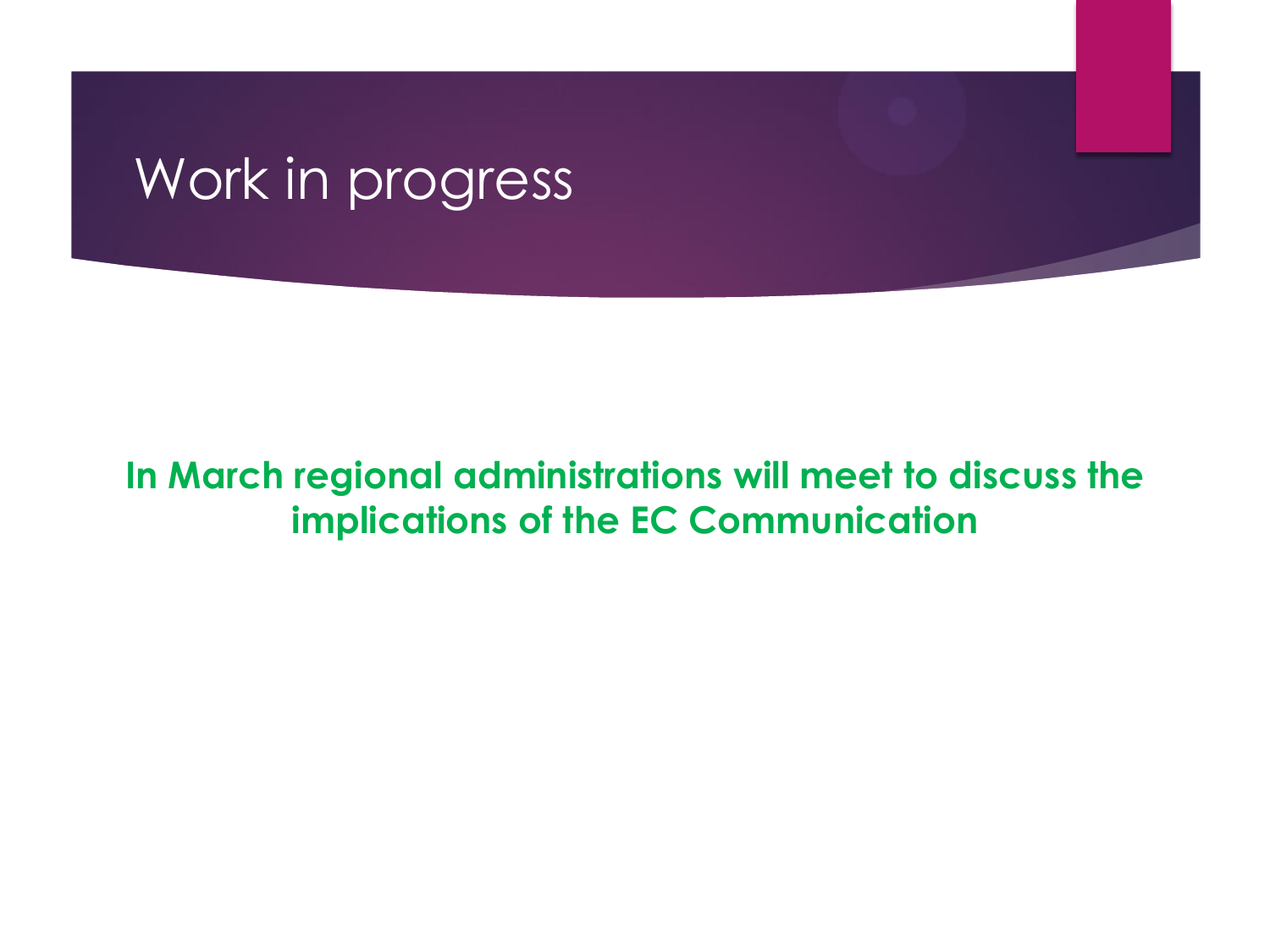## **Enhance knowledge flows within the AKIS and strengthen links between research and practice**

 **EX ANTE ASSESSMENT: who and where we are ! MAPPING and PROFILING actors***:* NRNs; NCPs; technological parks (knowledge multipliers)*: other funds & sectors …*

*Mutual recognition; Co-starting point* 

- **CO-MAKING a CAP AKIS Strategic Plan**: **participatory planning**: *Recognition, institutionalizing AKIS actors' strategic potential to CAP objectives: co-programming AKIS' participation to the CAP implementation.*
- **Specific Support for multi-actor/thematic <b>NETWORKS**: this option has not yet exploited in RDPs; preliminary to OGs and IIs. Consolidation of collaborations.
- **► BUDGET** commitments to cross-fertilization actions (from H2020 down to OGs projects): NRNs meetings; farmers demonstrations; H2020 workshops.

**NRNs can facilitate knowledge flows**: not play researchers/farmers' roles!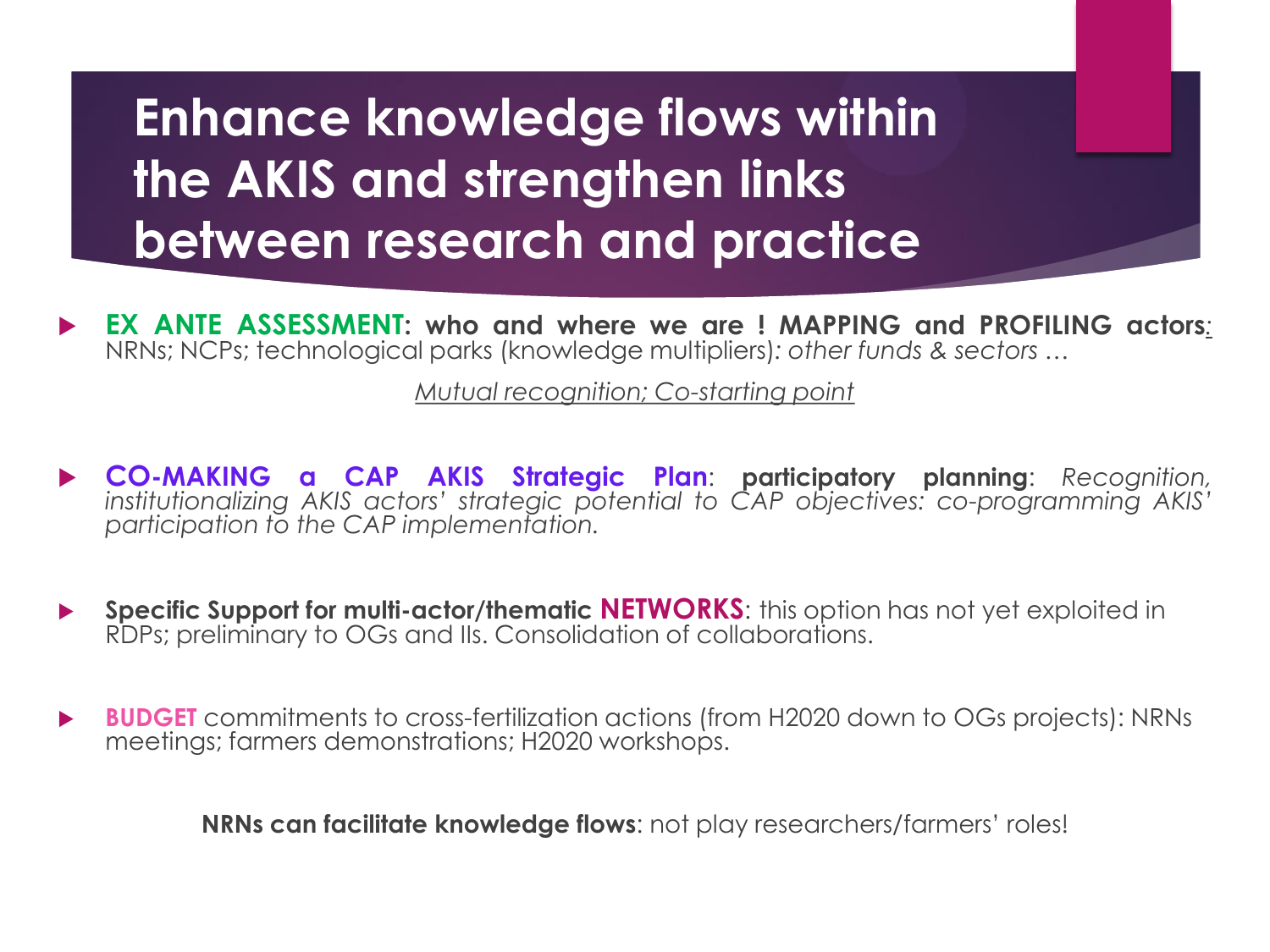## **Strengthen farm advisory services within MS' AKISs**

 **MAPPING AND PROFILING:** who, to whom, how and by which means? no actual information;

#### **Recognition of their PUBLIC function:**

- advisor is able to timely capture needs and expectations of the farmers and to influence their decisions for innovation …
- **Institutionalization of their involvement into programming process. No difference** among private and public advisors!:

#### **NEW TOOLS:**

- **Common research, training and advisory plans**: make them co-develop their contribution to CAP and national/regional objectives.
- **Mentoring-programmes between advisory services and MAs:** one advisor acts as mentor/observer of each OG; commitment to inform other advisors and farmers; annual meetings to share experiences. Use of advisors as knowledge multipliers.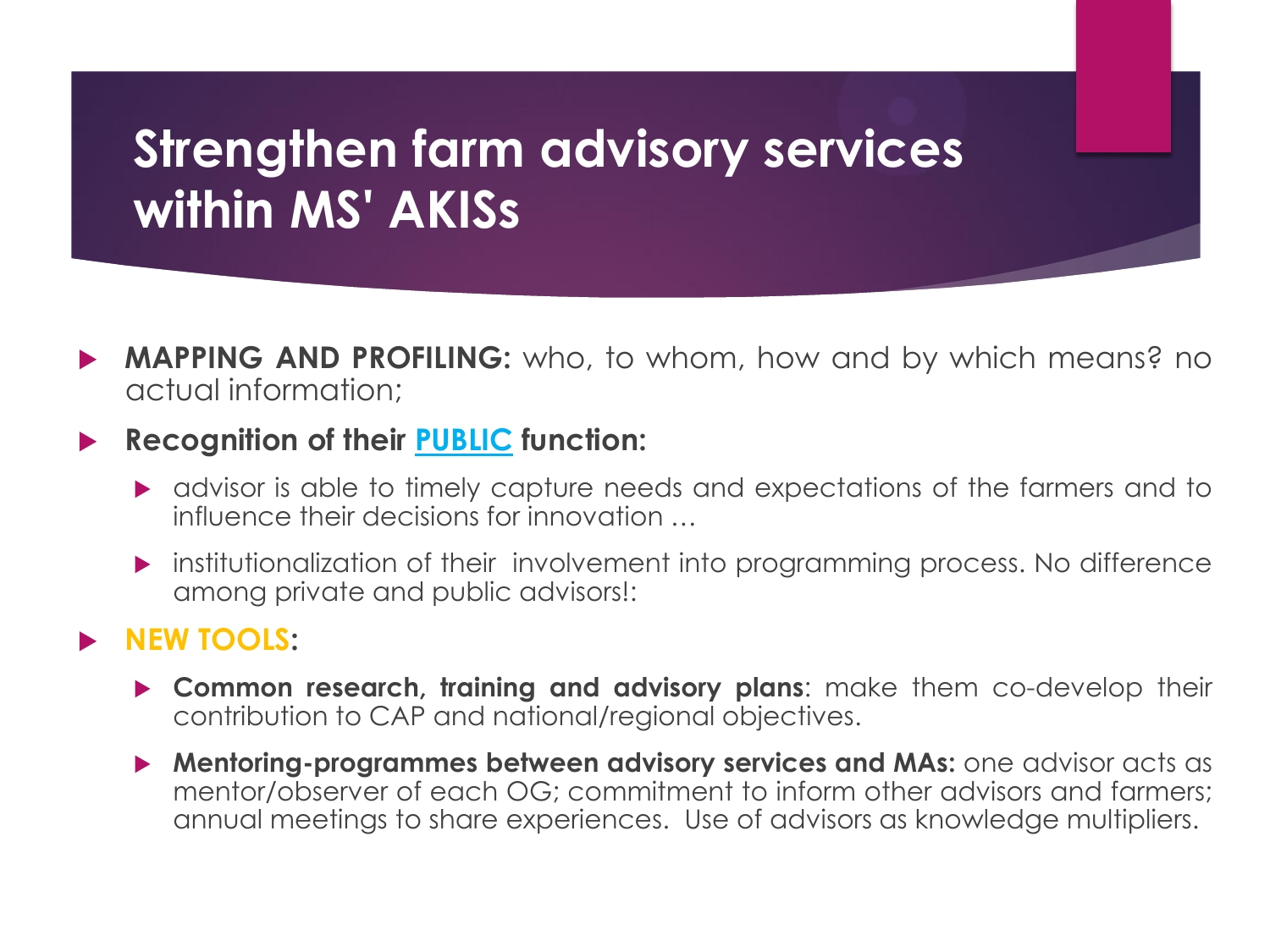#### **Incentivize interactive innovation projects**

- **Enhance governance of EIP-Agri at EU and national level:** co-strategic planning, coordination and information flows among authorities: EC; REA, NCPs, NRNs, ERDN, …
- **LINK** H2020 and OGs projects: More effective and on-going **MONITORING** of MAs projects at different levels: on-going dissemination of knowledge and **cross-fertilization**. Let them meet to each other!
- **PRACTICAL suggestions to MAs** on how to carry on:
	- **Preliminary Information** to potential beneficiaries: info days; research/farm days;
	- **Synergies and complementarities**
	- **Information and support on methods and tools for effective Interactive innovation at territorial level:** 
		- Workshops, Living labs, Innocamps; … Learning to co-create, co-produce, co-disseminate;
		- **Dissemination actions: listing**
		- ▶ Cost-opportunity at benefit of farmers (commitment to the project and to collaborative approach): lump-sum; vouchers; …